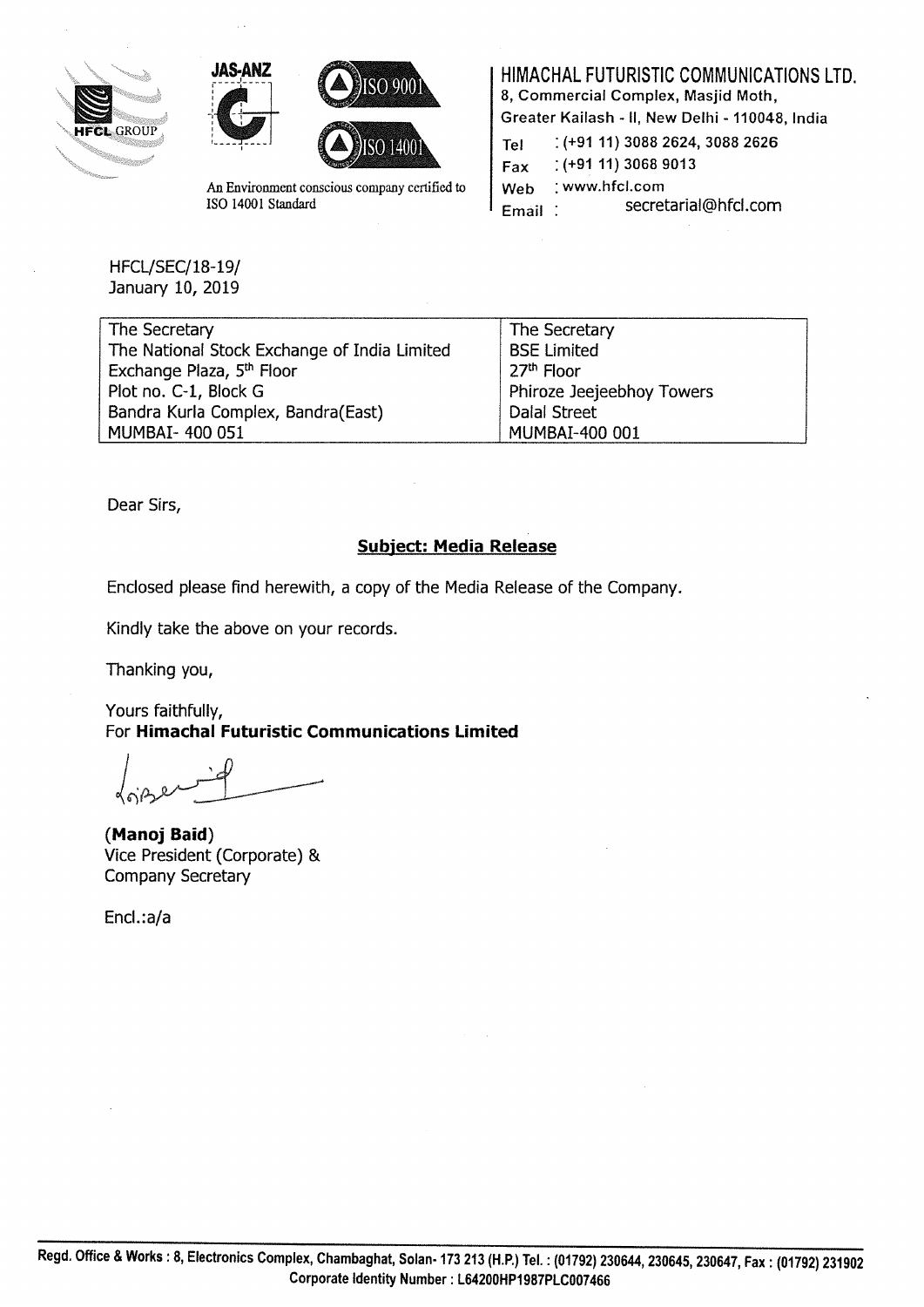





An Environment conscious company certified to ISO 14001 Standard

HIMACHAL FUTURISTIC COMMUNICATIONS LTD. 8, Commercial Complex, Masjid Moth, Greater Kailash -II, New Delhi- 110048, India Tel : (+91 11) 3088 2624, 3088 2626  $Fax$  : (+91 11) 3068 9013 Web : www.hfcl.com Email:

secretarial@hfcl.com

·~.

### Press Release

## HFCL wins Major Optical Fibre Cable Orders worth more than INRSOO Crores for BharatNet Phase -II Project from L&T and ITI led Consortium

Himachal Futuristic Communications Limited (HFCL) is pleased to announce that it has won orders of INR 502.73 Crores for supply of Optical Fibre Cables (OFC) from Larsen & Toubro (L&T) and a consortium led by ITI.

Order from L&T amounts to INR147.73 Crores for supply of 16,882 KM OFC which shall be used by L&T for creating OFC Network infrastructure in Andhra Pradesh under BharatNet Phase-11 Project.

Another such key order has been received from ITI Led Consortium valued at INR INR355 Crores for supply of 37,798 KM OFC to be deployed by them in Maharashtra under BharatNet Phase-11 Project.

BharatNet Programme forms one of the key pillars of Digital India Program. It is a project of national importance envisaging broadband connectivity for 2,50,000 Gram Panchayats in the country.

Apart from contributing to the domestic projects, HFCL has been exporting OFC for prestigious broadband projects in Europe. HFCL exports optical fibre cables to more than SO countries worldwide and its consistent efforts will help increase its global market share.

Due to quality products, Company's OFC is in huge demand with repeat orders from reputed customers leading to the existing capacity fully utilised.

Considering above, HFCL is putting up a Greenfield OFC manufacturing facility in Hyderabad with an estimated capex of INR110 Crores which would manufacture 10.50 million fibre kilometre (FKM) OFC p.a.. This would take Company's standalone OFC capacity from existing 8 million FKM p.a. (at Goa Plant) to 18.50 million FKM p.a.. The commercial production will start at new Facility by June, 2019. In addition, the Company with a capex of JNRSO Crores approx, is also expanding OFC manufacturing capacity of its subsidiary HTL Limited in Chennai from existing 4 million FKM p.a. to 7 million FKM p.a.. This will enable HTL to also ..  $ln 126$  $\leq$ manufacture Ribbon Cables and Cable accessories. The OFC expansion in HTL is